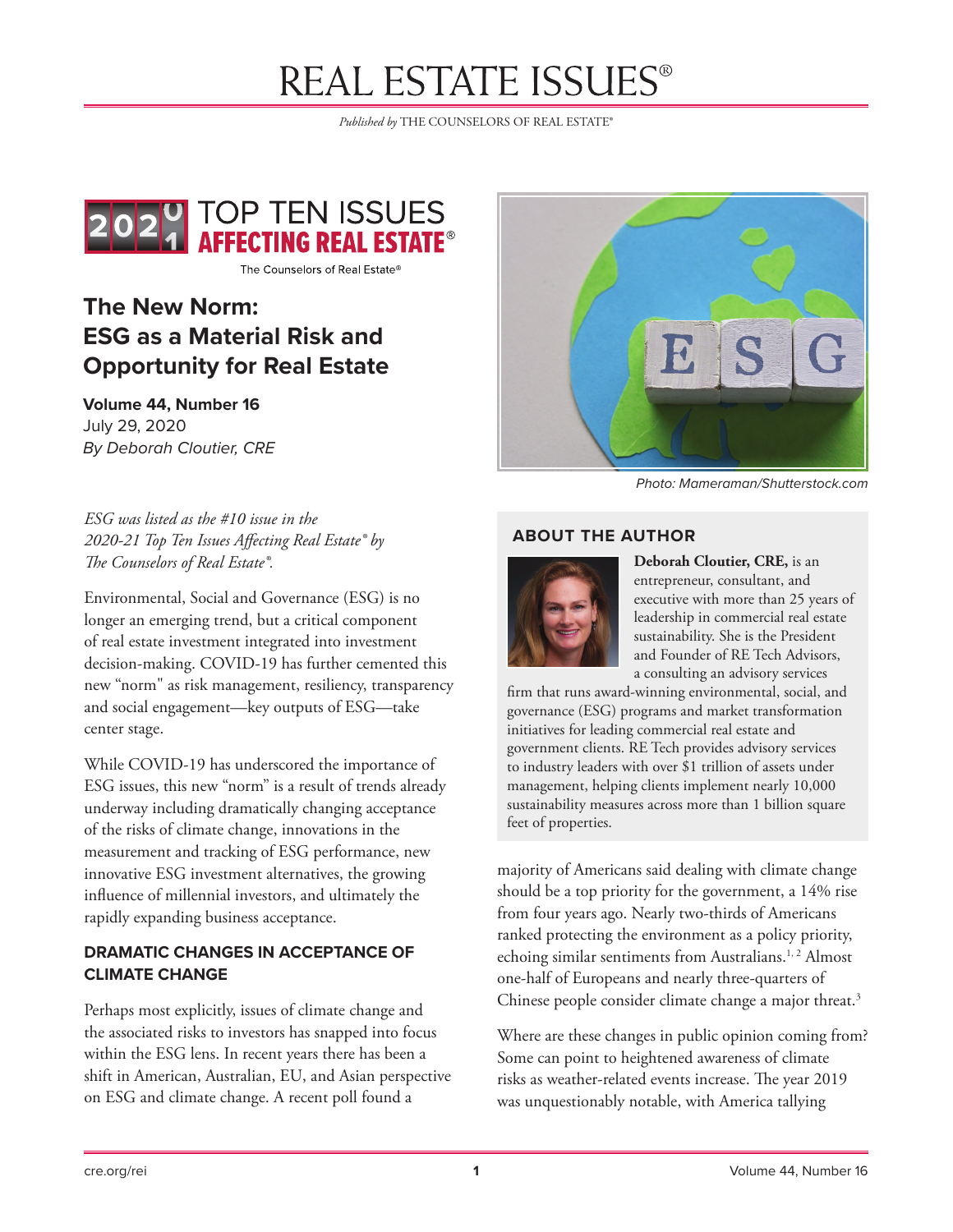### **REAL ESTATE ISSUES®**

## The New Norm: ESG as a Material Risk and Opportunity for Real Estate

14 weather disasters that cost \$1 billion or more.<sup>4</sup> Additionally, Australia noted the warmest and driest year on record , and the World Economic Forum's annual long-term risk survey showed environmental and climate change factors represented all five of the top risks for the first time ever.<sup>5,6</sup>

Accelerating frequency of weather-related events has increased property insurance rates, which is further supporting people's acceptance of the importance of climate change. Rates in the U.S. have been increasing for 10 consecutive quarters since the fourth quarter of 2017, following hurricanes Harvey, Irma, and Maria. The numbers are going up because catastrophic losses are becoming more frequent and more intense, and because properties themselves are increasing in value.7 TREPP released research that shows green buildings carry 34% less default risk due to a more favorable loan-to-value ratio, where risk is lowered by a green price premium, furthering the business case for ESG.<sup>8</sup>

#### **INNOVATION IN MEASURING AND TRACKING ESG**

Greater transparency and stakeholder engagement provide the foundation of any ESG initiative, most notably demonstrated through the collection and reporting on ESG data. Voluntary reporting continues to grow in popularity and scope as it expands across the globe. One of those reporting methods, GRESB, represents over \$4 trillion in real asset value.<sup>9</sup> The UN Principles for Responsible Investment, another reporting methodology, has more than 1,100 signatories and \$70 trillion in assets under management.<sup>10</sup>

The EU Taxonomy, a new set of screening criteria developed by the European Commission, is designed to help companies, investors, and other stakeholders evaluate the environmental impact of financial products as the EU transitions to a low-carbon, resilient and resource-efficient economy.11 According to *Bloomberg*, the aim of the EU Taxonomy "is to provide clarity to both corporate and investment firms on how environmentally friendly different activities are, and to drive more capital to fund greener economic activities."

For companies and firms that sell to the EU this means reporting and disclosing economic activities and products that either have sustainable investment as their objective or which promote environmental characteristics.12 This mandatory regulation goes into effect in 2021.<sup>13</sup>

Recent market forces and industry initiatives such as the Task Force on Climate-related Financial Disclosures (TCFD) are encouraging property owners to assess and publicly disclose climate risks to investors and other stakeholders. TCFD is a set of voluntary recommendations on climate-related financial risk disclosures that companies can use to report to investors and other stakeholders. Though not a formal policy, TCFD is a framework that many organizations are looking to in order to properly track climate-related risk in their portfolios.

#### **EU Taxonomy Environmental Objectives:**

- Climate change mitigation
- Climate change adaptation
- Sustainable use and protection of water and marine resources
- Transition to a circular economy
- Pollution prevention and control
- Protection and restoration of biodiversity and ecosystems

Recent market forces and industry initiatives such as the Task Force on Climate-related Financial Disclosures (TCFD) are encouraging property owners to assess and publicly disclose climate risks to investors and other stakeholders. TCFD is a set of voluntary recommendations on climate-related financial risk disclosures that companies can use to report to investors and other stakeholders. Though not a formal policy, TCFD is a framework that many organizations are looking to in order to properly track climate-related risk in their portfolios.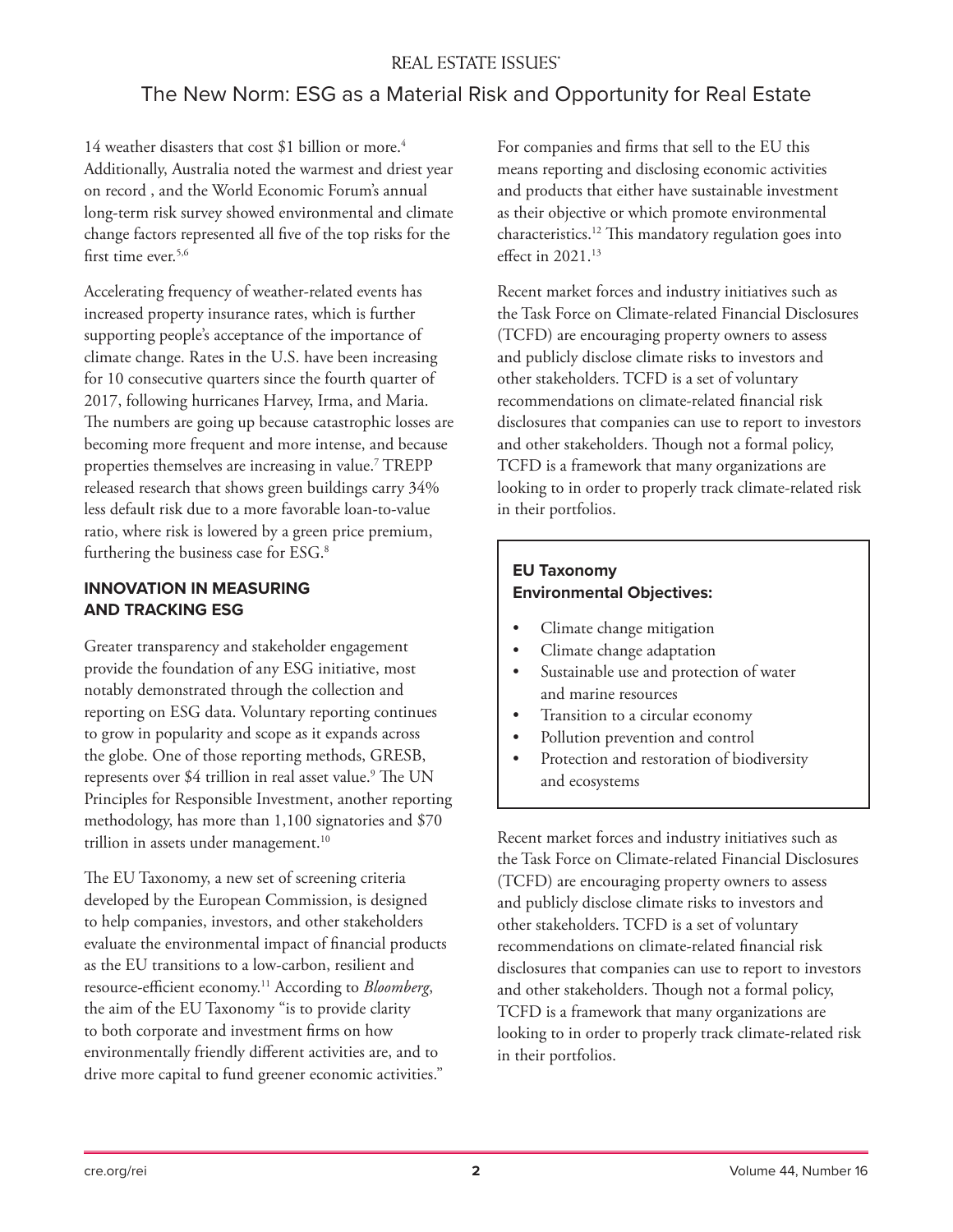## The New Norm: ESG as a Material Risk and Opportunity for Real Estate

#### **NEW ESG INVESTMENT ALTERNATIVES**

Sustainability has always been at the core of ESG, often with the most direct financial linkages to real estate performance. Now, efforts are expanding beyond the property line, moving from focus areas such as energy efficiency and recycling programs, to greater neighborhood and regional-scale environmental strategies – such as renewable energy and building electrification.

Global investment in clean energy infrastructure has risen in recent years, as a study by REBA shows 79 large-scale renewable energy deals in 2019.<sup>14</sup> A total of \$240 billion was invested in energy efficiency across the buildings, transport, and industry sectors in 2019.15 Grid investment in the United States increased by 8% as regulators continue to emphasize grid resilience and reliability. Newer technologies, like smart meters and grid automation equipment, saw investment rise by almost 10% to \$35 billion.<sup>16</sup> Smart buildings, which also utilize similar technologies, are expected to grow at a compound annual rate of more than 23% over the period of 2019 – 2024.17

Battery storage is integral to an updated power grid as well, as battery storage allows an entity to utilize a system where energy is stored and excess power is consumed on-demand, reducing exposure to the grid when demand is high and use charges are being implemented.18 Investment in battery storage rose by 45% to a record of over \$4 billion in 2018. This was driven by strong increases in both grid-scale and behind-the-meter batteries. Electric vehicle sales growth is having an increasing impact on overall transport efficiency investment, but as battery prices fall, this price gap is narrowing. Global electric passenger car sales reached almost 2 million vehicles in 2018, a nearly 70% increase compared to 2017.19

Within real estate investing, ESG requires a more conscious focus on stakeholders and different perspectives – from investors and clients, to tenants, residents, and even staff and contractors. Issues of equity, health and wellness, and diversity all filter into decisions on the form and nature of our real estate.

For example, walkable urban areas have successfully captured more affluent and younger people attracted to job access, public transit, entertainment, restaurants, and other advantages. These walkable urban places, over 750 neighborhoods in the 30 largest metro areas in the country, accounted for virtually all new office and rental multi-family construction. Since 2010, sprawling suburban districts around the country's major cities have added no new development, and some even lost occupancy.20

#### **EXPANDING INFLUENCE OF MILLENNIAL INVESTORS**

The popularity of ESG is further enhanced by the generational transfer of wealth to millennials, who have shown much greater concern about climate change and social issues than their parents. By 2030, millennials will hold five times as much wealth as they do today due to \$68 trillion that will be passed down from boomers in the coming decades.<sup>21</sup> More women in the U.S. are leading the shift to sustainable investing as they control \$14 trillion in personal wealth, 84% of who expressed interest in sustainable investing, compared to 67% of men.<sup>22</sup> As Millennials have overtaken baby boomers as the largest part of the workforce, they are both generating wealth and putting pressure on employers to reflect their values, affecting both recruiting and retention.

#### **RAPIDLY EXPANDING BUSINESS ACCEPTANCE**

Growth in ESG has also permeated the mainstream corporate world. Twenty percent of Fortune Global 500 companies have made a public commitment that they are, or will be by 2030, using 100% renewable power, carbon neutral or positive, or meeting a Science-Based emission reduction target (SBT).<sup>23</sup> According to RE100, 230 U.S. companies have made the commitment to go 100% renewable as of this writing.<sup>24</sup> Growth in ESG is also demonstrated through a rise in job opportunities in the space. Results from GRESB's 2019 reporting found that 73% of reporting firms have a dedicated employee for whom sustainability is the core responsibility, up from  $69\%$  in  $2018.<sup>25</sup>$  In a recent survey, respondents working in the real estate sector on ESG issues stated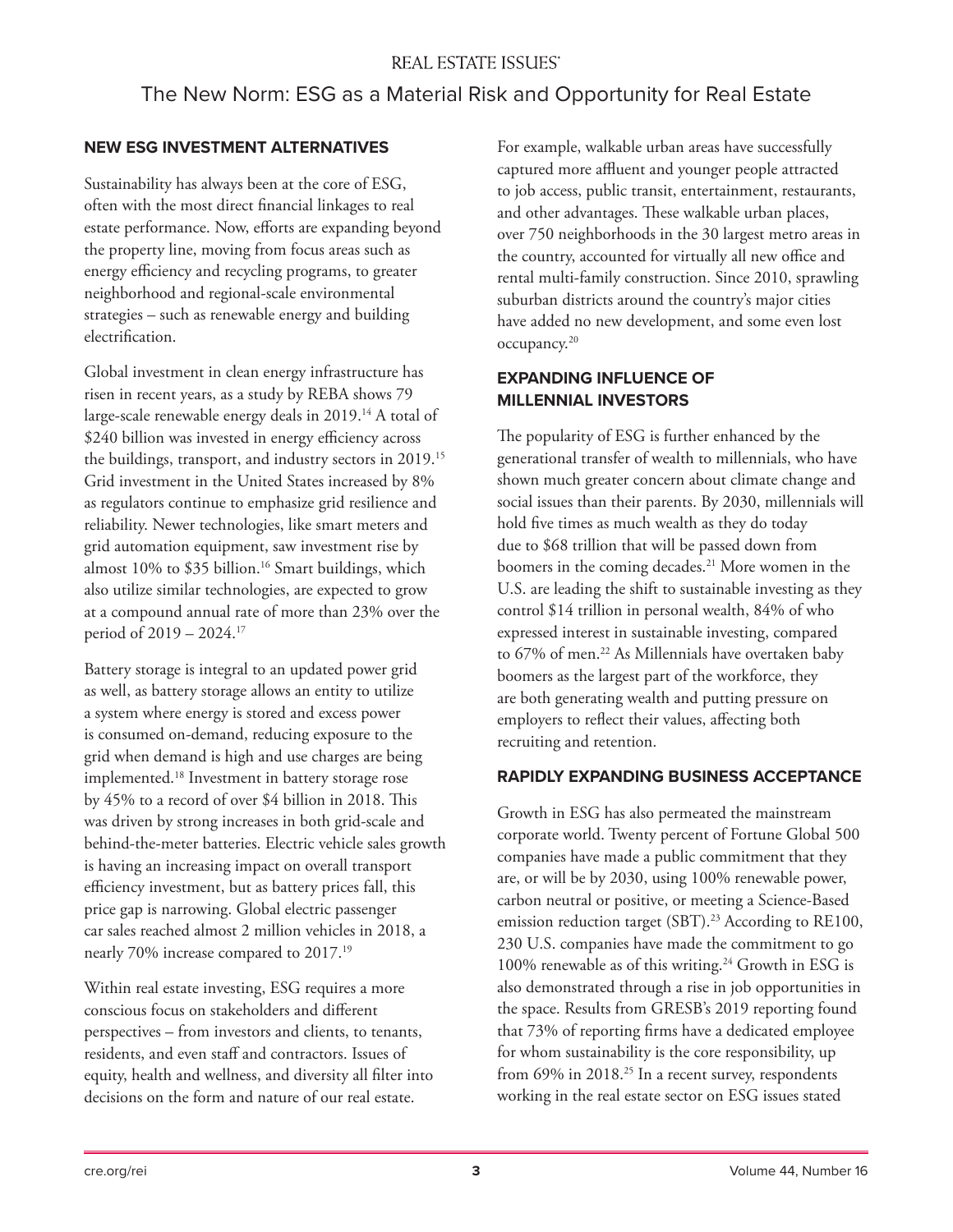## The New Norm: ESG as a Material Risk and Opportunity for Real Estate

they agreed that their focus on ESG would have a positive impact on their future career trajectory.

Once a topic for niche players, Environmental, Social, and Governance practices have firmly emerged as a strategic imperative for more than 60% of investors and nearly 50% of issuers around the world, driving tangible and material results.26 According to *Bloomberg*, "nine of the biggest ESG mutual funds in the U.S. outperformed the Standard & Poor's 500 Index last year, and seven of them beat their market benchmarks over the past five years."27 Stakeholder pressure and concerns over public image are also key drivers, as ESG commitments commonly lead to a more positive reputation.<sup>28</sup>

## **CONCLUSION**

As we navigate these uncertain waters of an unprecedented public health crisis and the amplified deceleration of the global economy, there is an outcry for future COVID-19 economic stimulus to be directed at a green recovery. From the political leaders of the EU, Canada, India and Asia, to the more than 300 business leaders in the U.S., a call to use economic stimulus to address the global climate crisis and stimulate investment in real estate, transportation, and industry.29, 30, 31, 32, 33, 34

ESG will continue to be a focus for real estate investors and other stakeholders, so this is the time to make changes to future proof assets to shocks and stressors, enhance resiliency, and reduce climate change-related risk. Putting together plans to increase health and wellness, and safety, is important now as this will no doubt be critical in the future.

The role of resilience and control of operating costs is more important than ever as investors and operators navigate the blow of near-term rental revenue losses, especially for the hospitality, entertainment, and retail sectors. It is the opinion of Counselors of Real Estate that ESG has been established as a prudent risk mitigation strategy that will contribute to long-term value creation that real estate has historically enjoyed. •

#### **ENDNOTES**

- 1. Nadja Popovich, "Climate Change Rises as a Public Priority. But It's More Partisan Than Ever," *New York Times*, Feb 20 2020. https://www.nytimes. com/interactive/2020/02/20/climate/climatechange-polls.html.
- 2. Annika Blau, "What Australians really think about climate action," ABC (Australian Broadcasting Corporation), Feb 4 2020. https:// www.abc.net.au/news/2020-02-05/australiaattitudes-climate-change-action-morrisongovernment/11878510?nw=0.
- 3. Sean Fleming, "What do people around the world think about climate change," World Economic Forum, Jan 8 2020. https://www.weforum.org/ agenda/2020/01/climate-change-perceptionseurope-china-us/.
- 4. Brian K. Sullivan, "U.S. Had 14 Weather Disasters Costing \$1 Billion or More in 2019," *Bloomberg*, Jan 8 2020. https://www.bloomberg.com/news/ articles/2020-01-08/u-s-had-14-weather-disasterscosting-1-billion-or-more-in-2019.
- 5. Annual climate statement 2019, Commonwealth of Australia 2020, Bureau of Meteorology. Jan 9 2020. http://www.bom.gov.au/climate/current/annual/ aus/.
- 6. Jill Ward, "World's Biggest Long-Term Risks are All Environmental," *Bloomberg*, Jan 15 2020. https:// www.bloomberg.com/news/articles/2020-01-15/ world-s-biggest-long-term-risks-are-allenvironmental-wef-says.
- 7. Evelyn Lee, "Deep Dive: Is private real estate shortsighted on climate risk?" PEI, Apr 6 2020. https://www.perenews.com/is-private-real-estateshort-sighted-on-climate-risk/.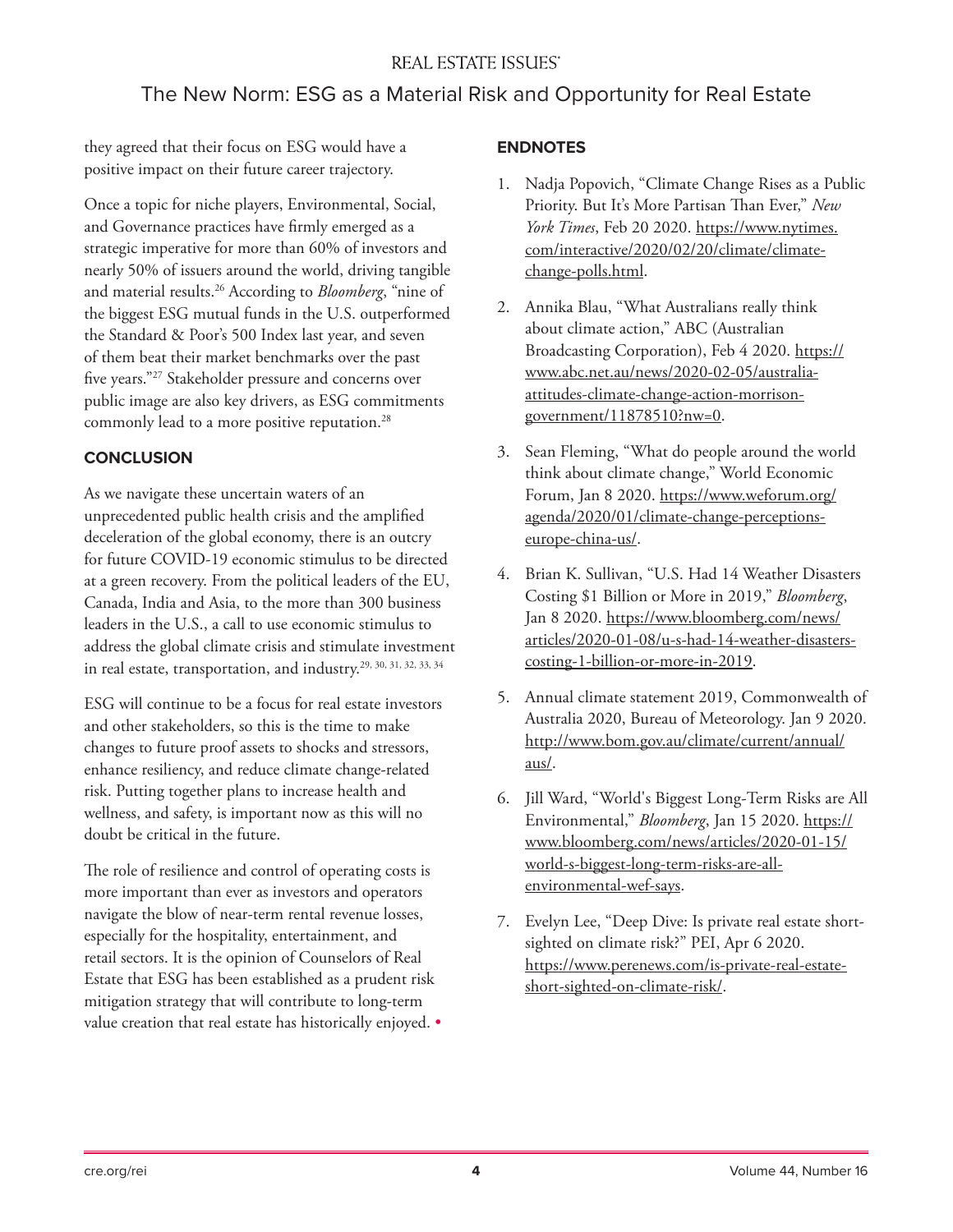#### **REAL ESTATE ISSUES**

## The New Norm: ESG as a Material Risk and Opportunity for Real Estate

- 8. Xudong An, Gary Pivo, "Green Buildings in Commercial Mortgage Backed Securities: The Effects of LEED and Energy Star Certification on Default Risk and Loan Terms," Researchgate Nov 2017. https://www.researchgate.net/ publication/321223156\_Green\_Buildings\_in\_ Commercial Mortgage Backed Securities The Effects of LEED and Energy Star Certification on Default Risk and Loan Terms.
- 9. GRESB, FAQ page, https://gresb.com/faq/.
- 10. UN PRI Data Portal https://app.powerbi.com/.
- 11. The EU Taxonomy: Final report of the Technical Expert Group on Sustainable Finance, Mar 2020. https://ec.europa.eu/info/sites/info/files/ business economy euro/banking and finance/ documents/200309-sustainable-finance-teg-finalreport-taxonomy\_en.pdf.
- 12. Nadia Humphreys, "The EU Taxonomy for sustainable finance: FAQs for financial market participants," *Bloomberg*, Mar 9 2020. https:// www.bloomberg.com/professional/blog/theeu-taxonomy-for-sustainable-finance-faqs-forfinancial-market-participants/.
- *13. Ibid.*
- 14. "REBA Deal Tracker," Renewable Energy Buyers Alliance, https://rebuyers.org/deal-tracker/.
- 15. World Energy Investment 2019, IEA, May 2019. https://www.iea.org/reports/world-energyinvestment-2019/energy-end-use-and-efficiency.
- 16. World Energy Investment 2019, IEA, May 2019. Networks and Battery Storage https://www.iea. org/reports/world-energy-investment-2019/powersector#networks-and-battery-storage.
- 17. "Smart Buildings- Entering a New Decade," IoT For All, 2020. https://www.iotforall.com/smartbuilding-technology/
- 18. "Most Innovative Energy Projects of 2019," Enel X. https://www.enelx.com/n-a/en/resources/whitepapers/most-innovative-energy-projects-of-2019.
- 19. "World Energy Investment 2019: Energy End Use and Efficiency," IEA, May 2019. https://www.iea. org/reports/world-energy-investment-2019/energyend-use-and-efficiency.
- 20. Aaron Short, "Footloose: Walkable Neighborhoods Attracting Investments While Burbs Die," Streets Blog USA, Jul 9 2019. https://usa. streetsblog.org/2019/07/09/footloose-walkableneighborhoods-attracting-investments-while-burbsdie/
- 21. Hillary Hoffower, "There are 618,000 millennial millionaires in the US, and they're on track to inherit even more wealth from the richest generation ever," Business Insider, Oct 18 2019. https://www.businessinsider.com/millennialmillionaires-baby-boomer-inheritance-wealthtransfer-2019-10.
- 22. Amy Brown, "On ESG and Impact Investing, More Women are Leading the Charge," Triple Pundit, Apr 11 2019. https://www.triplepundit.com/ story/2019/esg-and-impact-investing-more-womenare-leading-charge/83131/.
- 23. "Deeds not Words: The Growth of Climate Action In The Corporate World," Natural Capital Partners, Sep 2019. https://assets.naturalcapitalpartners.com/ downloads/Deeds\_Not\_Words\_-\_The\_Growth Of Climate Action In The Corporate World. pdf.
- 24. RE100 Companies, http://there100.org/companies.
- 25. GRESB 2019 Real Estate Results, https://gresb. com/2019-real-estate-results/.
- 26. "Sustainable Financing and ESG Investing Report," HSBC, Sep 2018. https://www.gbm.hsbc.com/-/ media/gbm/reports/insights/sustainable-financingand-esg-investing-report-download.pdf.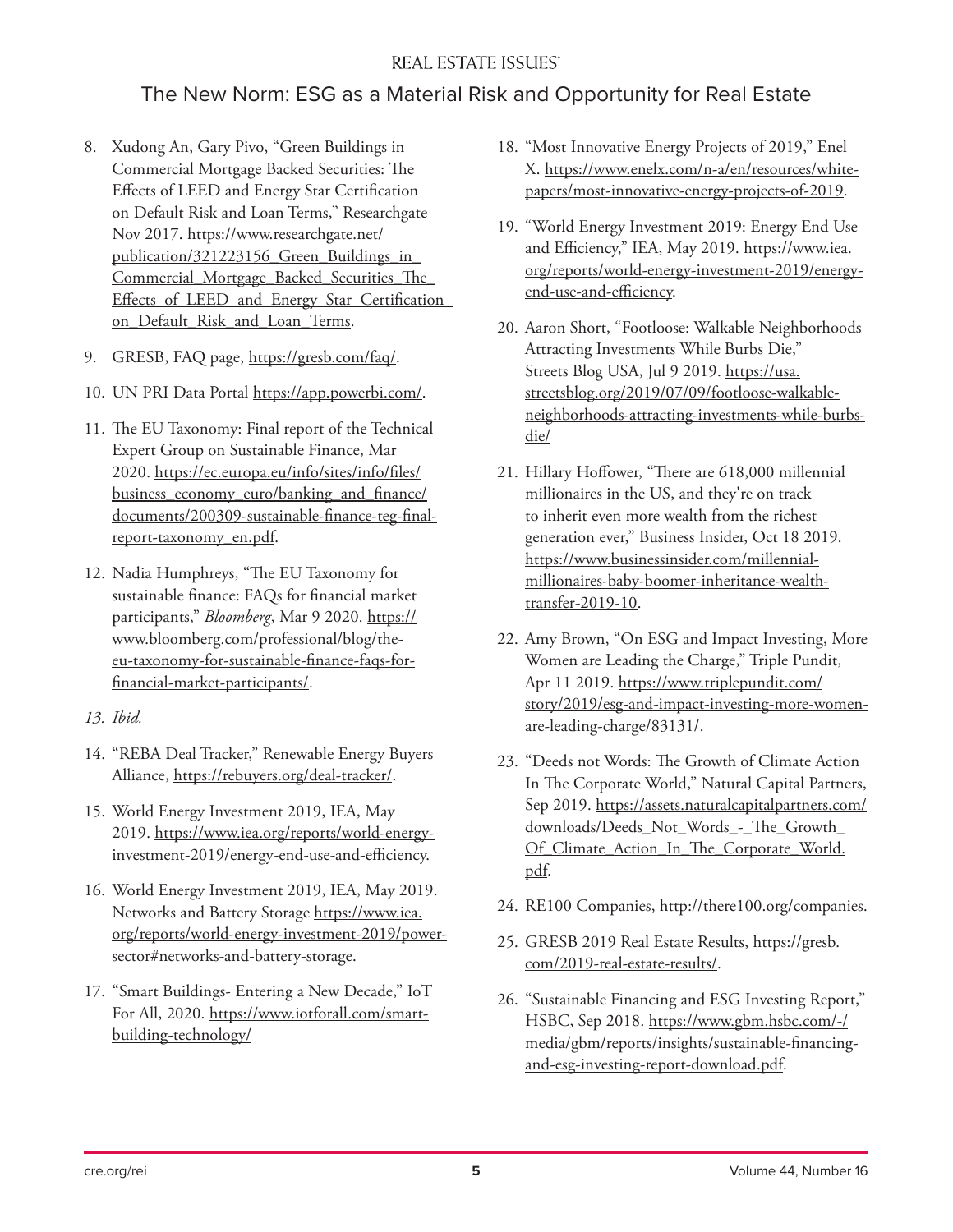#### **REAL ESTATE ISSUES**

## The New Norm: ESG as a Material Risk and Opportunity for Real Estate

- 27. Mathieu Benhamou, Emily Chasan and Saijel Kishan, "The Biggest ESG Funds Are Beating the Market," *Bloomberg*, Jan 29 2020. https://www. bloomberg.com/graphics/2020-ten-funds-with-aconscience/.
- *28. Supra* note 29.
- 29. Fiona Harvey, Jennifer Rankin, "What is the European Green Deal and will it really cost €1tn?" *The Guardian*, Mar 9 2020, https://www. theguardian.com/world/2020/mar/09/what-is-theeuropean-green-deal-and-will-it-really-cost-1tn.
- 30. Mitch Anderson, "Germany Is Leading the World Toward a Green Recovery," Reasons to be Cheerful, May 15 2020, https://reasonstobecheerful.world/ coronavirus-lockdown-germany-green-economicrecovery.
- 31. Frédéric Simon, "Financiers join EU 'green recovery alliance,'" EURACTIV.com, May 5 2020. https:// www.euractiv.com/section/energy-environment/ news/financiers-join-eu-green-recovery-alliance/.
- 32. Nishan Degnarain, "What Canada Is Getting Right With Its Covid-19 Economic Response Plan," *Forbes*, May 19 2020. https://www.forbes.com/ sites/nishandegnarain/2020/05/19/what-canada-isgetting-right-with-its-covid-19-economic-responseplan/#7830db4c5357.
- 33. Global Mayors COVID-19 Recovery Task Force, C40 Cities https://www.c40.org/other/covid-taskforce.
- 34. Rachel Koning Beals, "Microsoft, Visa and others worth combined \$11.5 trillion want Congress to include climate in COVID-19 recovery plan," MarketWatch, May 16 2020. https:// www.marketwatch.com/story/microsoft-visaand-others-worth-combined-115-trillion-wantcongress-to-include-climate-in-covid-19-recoveryplan-2020-05-13.



#### *www.cre.org*

This article/submission represents the opinions of the authors/contributors and not necessarily those of The Counselors of Real Estate® or its members. The Counselors assumes no responsibility for the opinions expressed/citations and facts used by the contributors to this publication regardless of whether the articles/submissions are signed.

Published by The Counselors of Real Estate, a not-for-profit organization, 430 N. Michigan Ave., Chicago, IL, 60611. Copyright 2020 by The Counselors of Real Estate. All rights reserved. (Published online at cre.org/rei).

*Real Estate Issues* is a registered trademark of The Counselors of Real Estate, a not-for-profit organization.

The Counselors of Real Estate®, established in 1953, is an international group of high-profile professionals including members of prominent real estate, financial, legal and accounting firms as well as leaders of government and academia who provide expert, objective advice on complex real property situations and land-related matters. Membership is selective, extended by invitation. The organization's CRE® (Counselor of Real Estate) credential is granted to all members in recognition of superior problem solving ability in various areas of real estate counseling.